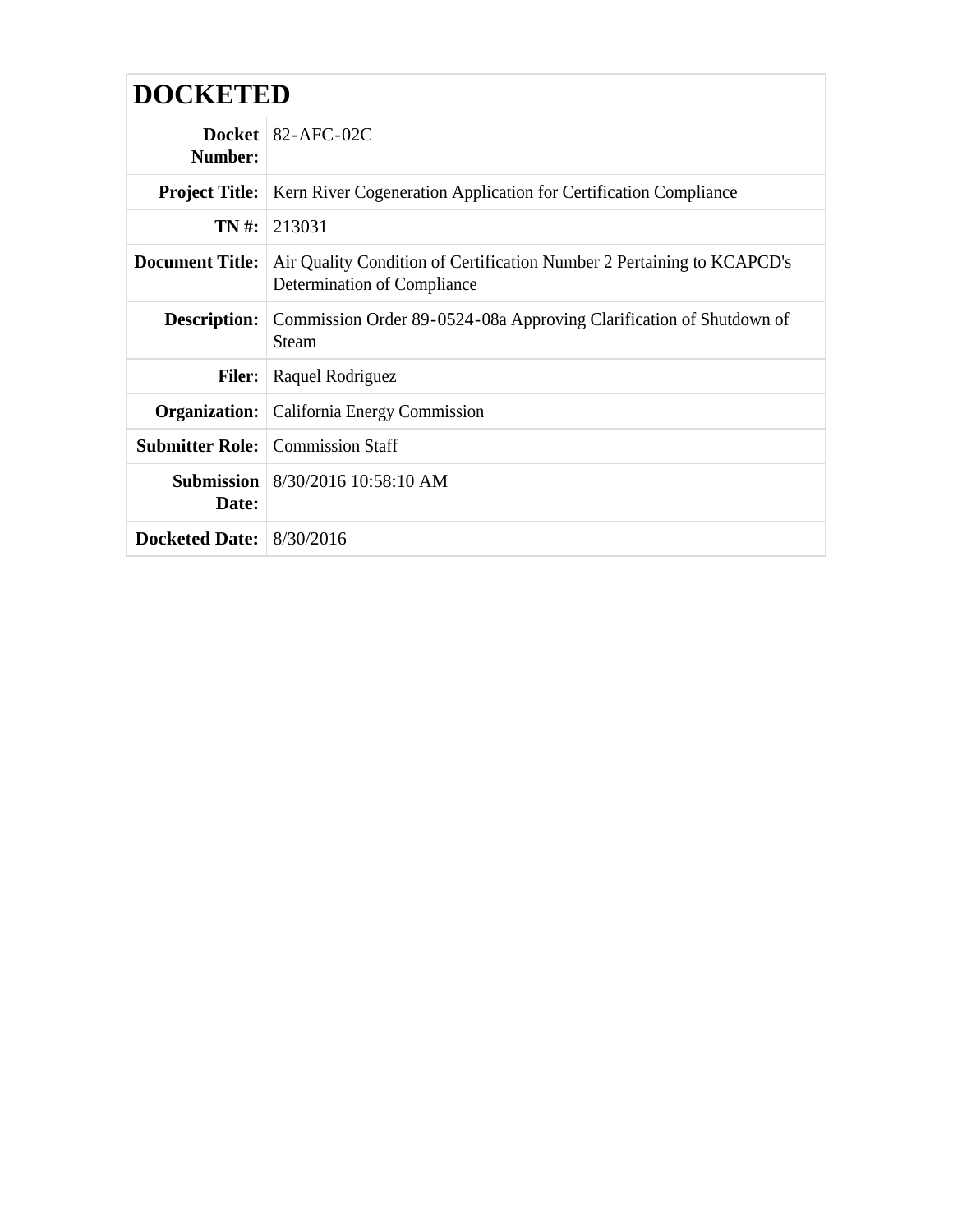#### STATE OF CALIFORNIA

Energy Resources Conservation and Development Commission

In the Matter of: (1) ) ) Kern River Coqeneration Company's) Kern River Coqeneration Project ) )

~~~~~~~~~~~~------~---->

Docket No. 82-AFC-2C (PS00-83-011) Order Approving Amendments to Air Quality Condition of Certification Number 2 pertaining to KCAPCD's Determination of Compliance

Kern River Cogeneration Company (KRCC) has submitted a request to amend the California Energy Commission (CEC) Decision for the Kern River Cogeneration Project (omar Hill facility). The change involves Air Quality Condition of Certification No. 2.

Kern County Air Pollution Control District's (KCAPCD) Determination of Compliance (DOC) Operational Condition "e" currently states that twenty steam generators shall be shut down during an Omar Hill<br>cogeneration facility oil-firing episode. KRCC is requesting a cogeneration facility oil-firing episode. modification to the condition language so that only a specific number of steam generators shall be shut down dependent upon the number of turbines at the Omar Hill cogeneration facility that are fired on oil (i.e., fuel oil test).

Standard operating procedures require KRCC to perform a fuel oil test on a gas turbine after conducting a scheduled combustion inspection or when the turbine is brought back on line following an outage due<br>to combustion section problems. KRCC is requesting the change to combustion section problems. because it has become an increased burden on Texaco operations to provide field wide oil-fired offsets for a procedure which typically requires twenty minutes with one turbine oil-fired. KRCC believes that approval of the requested change will provide a better match of field oil-fired offsets during periods of fuel oil testing.

#### STAFF RECOMMENDATION

Staff concludes that the proposed amendment is noncontroversial in nature, and recommends Commission approval for the following reasons:

- 1. Staff analyzed the request and concludes there would be no significant additional environmental impacts associated with approving the request;
- 2. Staff requested comments from all interested parties, and did not receive opposing comments from any interested party or agency;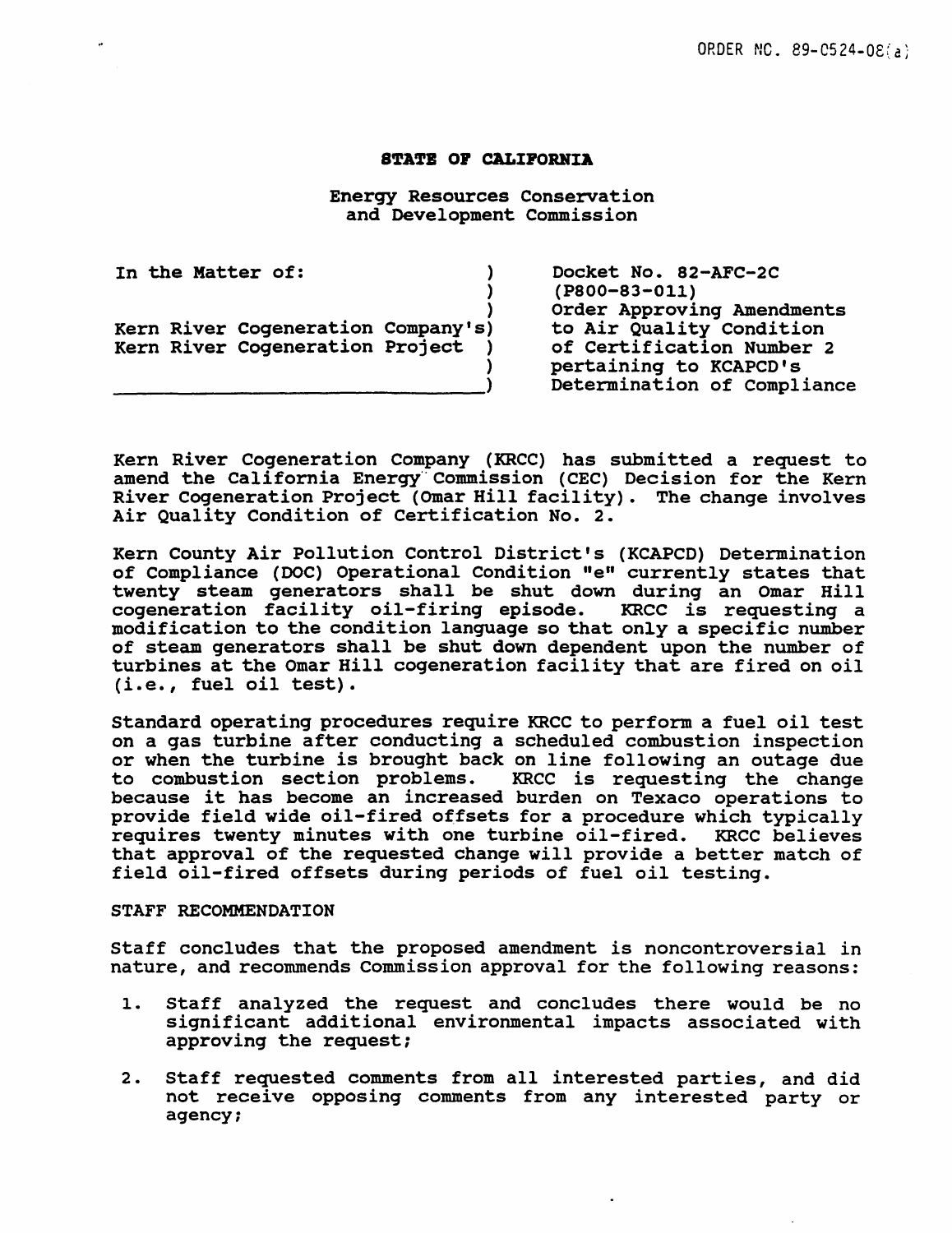- 3. staff is agreement with the Kern County Air Pollution Control District's analysis of the request:
- 4. The proposed chanqe retains the intent of the Decision adopted by the Commission;
- 5. The proposed change is based on information which was not reasonably or readily available to the parties prior to Commission certification; and
- 6. The licensee, KRCC, is in agreement with the proposed change.

#### CONCLUSION AND ORDER

The California Energy Commission hereby adopts Staff's recommendation and findings as its own, and Orders that the Kern River Cogeneration Project Decision, 82-AFC-2, Air Quality Condition of Certification No. 2 (specifically, the Kern County Air Pollution Control District's Determination of Compliance) be amended so Operational Condition 'e' be modified as follows:

(Note: Bold type indicates change.)

- e. Nine steam generators, six unscrubbed (APCD P/O f4003388-393) and three scrubbed (APCD P/O  $\frac{4003279}{1003279}$ , 280 & 281), shall be shut down in the event that four turbines at the Omar Rill coqeneration facility are fired on oil.
- e.1. Six unscrubbed steam generators (from above list) shall be shut down in the event that three turbines at the Omar Bill cogeneration facility are fired on oil.
- e.2. Pour unscrubbed steam generators (from above list) shall be shut down in the event that two turbines at the Omar Bill cogeneration facility are fired on oil.
- e.3. Two unscrubbed steam generators (from above list) shall be shut down in the event that one turbine at the Omar Bill coqeneration facility is fired on oil.

Date: May 24, 1989

Energy Resources Conservation and Development Commission

CHARLES R. IMBRECHT, Chairman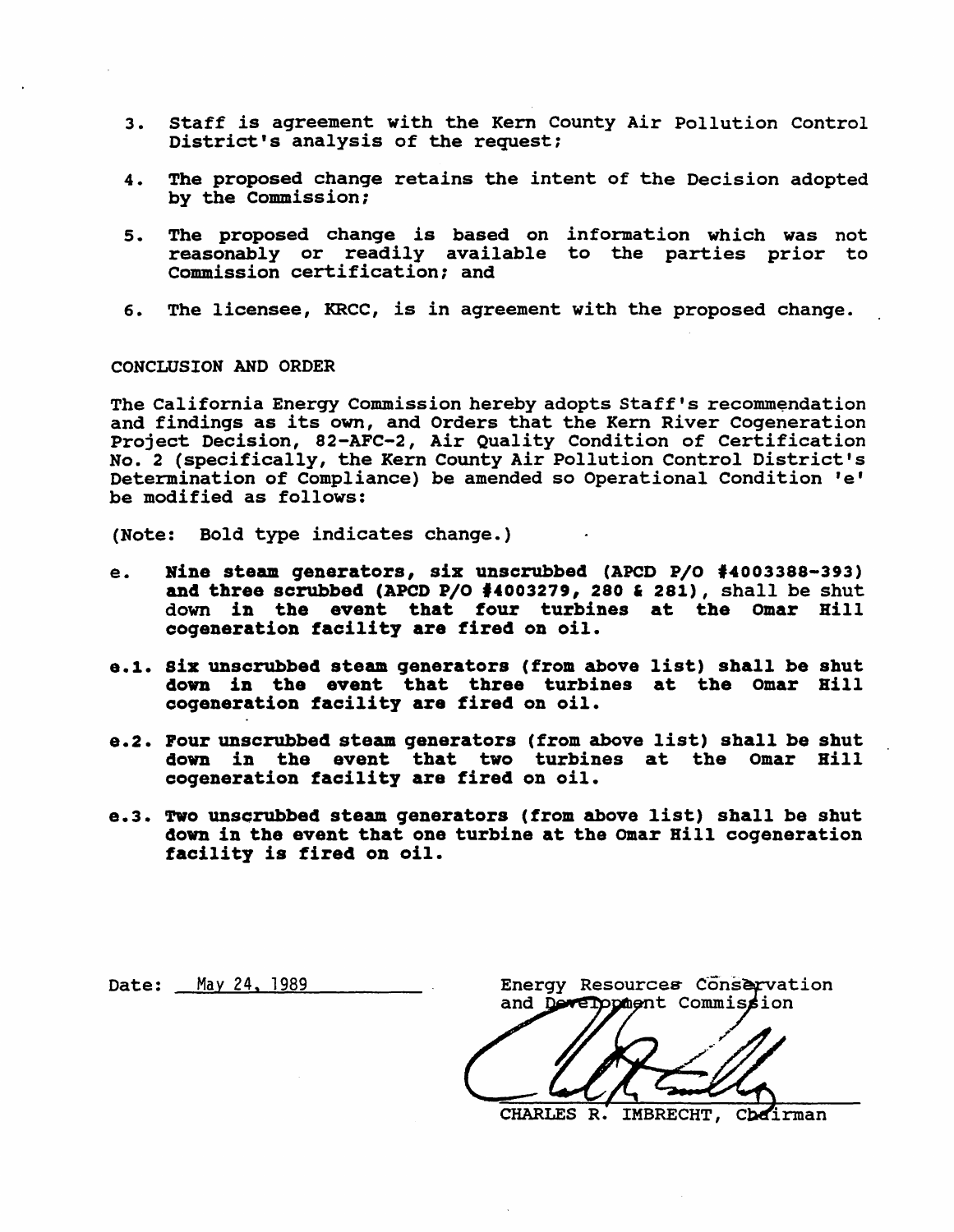### AMENDMENT CONTROL LOG

|                                                                     |      | Ject: Kern River cpm: S. Fleischmann Docket Date: 11/9/88                    |      |  |  |  |
|---------------------------------------------------------------------|------|------------------------------------------------------------------------------|------|--|--|--|
|                                                                     |      |                                                                              |      |  |  |  |
|                                                                     |      | C/M Log #: 88-1718 (G-h) subject: Modification of Operational Condition's    |      |  |  |  |
|                                                                     |      | Date to Staff for Review: 114/88 Req. Return Date: 123888                    |      |  |  |  |
|                                                                     |      | Actual Staff Return Date: 12/105-11/85-4/89 POS Notice Date: 12/21 88        |      |  |  |  |
| CPM Estimated Time to Completion: $\sim$ 4 mos.                     |      |                                                                              |      |  |  |  |
| Review &<br><b>Signature</b>                                        | Date | Review &<br>Signature                                                        | Date |  |  |  |
| <b>CPM</b><br>M. Schrecongost<br>J. Ogata<br>N. Wilson<br>R. Strand |      | R. Haussler<br><b>LICENSEE</b><br>R. Therkelsen<br>S. Rhoads<br>Other $\_\_$ |      |  |  |  |
| Comments                                                            |      |                                                                              |      |  |  |  |
|                                                                     |      |                                                                              |      |  |  |  |
| Date Agenda Input form to Secretariat:                              |      | 513189                                                                       |      |  |  |  |
| te Issue Memo to Executive Office:                                  |      | 5 3 89                                                                       |      |  |  |  |
|                                                                     |      |                                                                              |      |  |  |  |
| Committee Briefing: declined Business Meeting Date: 5 24/89         |      |                                                                              |      |  |  |  |
| Date Order signed: $5/24/99$ Consent $\alpha$ Regular               |      |                                                                              |      |  |  |  |
| Date Licensee notified by letter with copy of Order: $\frac{1}{2}$  |      |                                                                              |      |  |  |  |
|                                                                     |      |                                                                              |      |  |  |  |
| COMPLIANCE UNIT SECRETARY WILL COMPLETE THE FOLLOWING ITEMS:        |      |                                                                              |      |  |  |  |
| Date copies of Order distributed:                                   |      |                                                                              |      |  |  |  |
| 6/1/89<br>Original Order to Dockets:                                |      |                                                                              |      |  |  |  |
| Library (2): $4289$<br>Publications: 6289                           |      |                                                                              |      |  |  |  |
| Mailing and POS Lists: $6/2/89$ All technical seniors (8): $6/2/89$ |      |                                                                              |      |  |  |  |
|                                                                     |      |                                                                              |      |  |  |  |
| Affected technical staff (CPM to ID): $K$ Colden - 6/289            |      |                                                                              |      |  |  |  |
| Elapsed Time: Docket date $11/2/89$ Date Order signed $5/24$        |      |                                                                              |      |  |  |  |
| $16\frac{2}{2}mg$<br>"otal Days:                                    |      |                                                                              |      |  |  |  |

J.

### ATTACH ADDITIONAL SHEETS FOR COMMENTS IF NECESSARY

 $\bar{\omega}_\sigma$ 

 $\ddot{\phantom{a}}$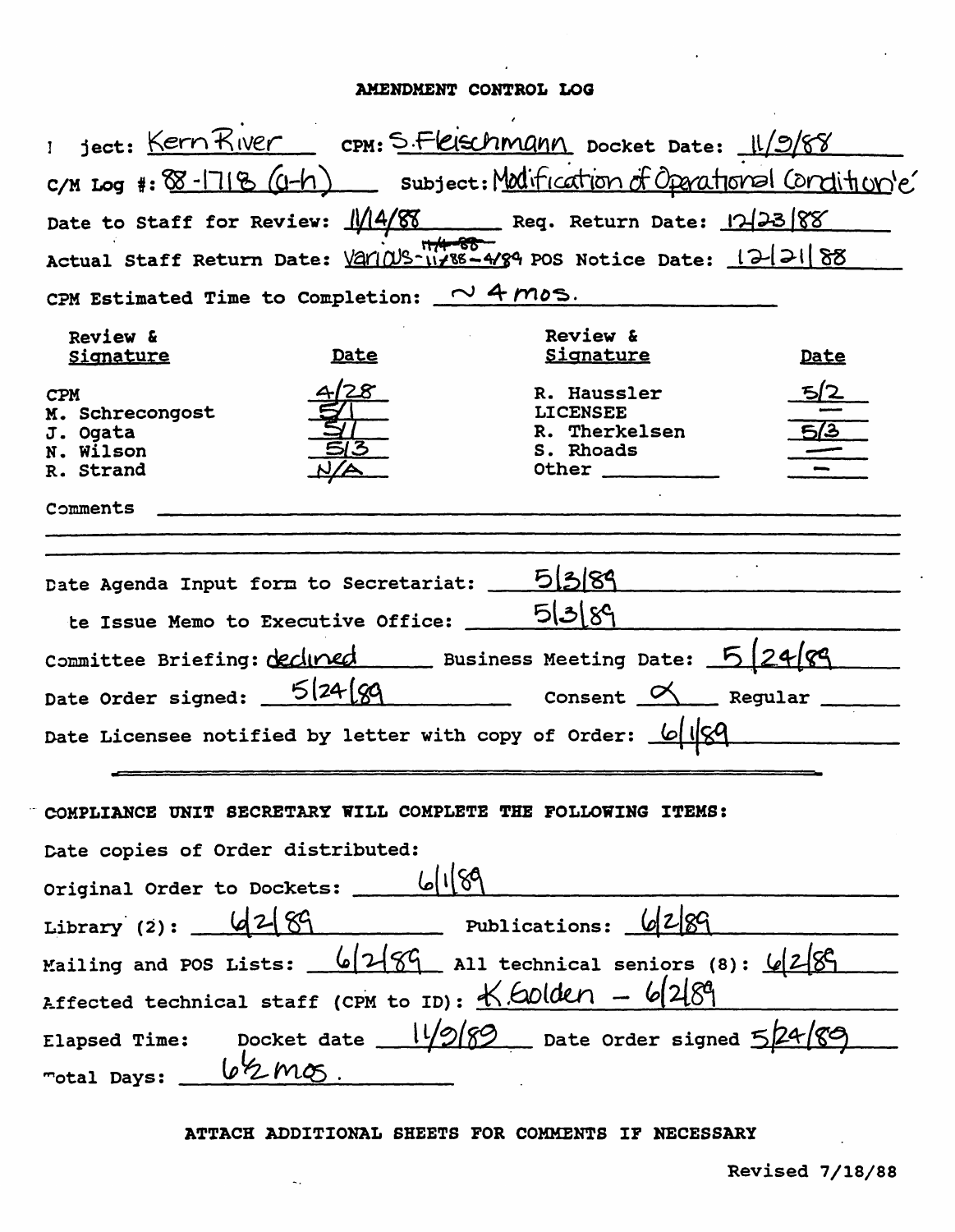CALIFORNIA ENERGY COMMISSION 1516 NINTH STREET **CACRAMENTO, CA 95814-5512** 



June 1, 1989

Kern River 82-AFC-2C

Mr. c. o. Myers Kern River Cogeneration Company P.O. Box 80478 Bakersfield, CA 93388

### RE: KRCC AMENDMENT TO THE CEC DECISION, 82-AFC-2: AIR QUALITY CONDITION OF CERTIFICATION NO. 2 - MODIFICATION<br>OF THE KERN COUNTY AIR POLLUTION CONTROL DISTRICT'S THE KERN COUNTY AIR POLLUTION CONTROL DISTRICT'S DETERMINATION OF COMPLIANCE

Dear Mr. Myers:

Attached you will find a copy of the California Energy Commission's "Order Approving Amendment to Certification Number 2 pertaining compliance." This order approves KRCC's request to modify DOC Operational Condition 'e'. Air Quality Condition of to KCAPCD's Determination of

If you have any questions, please call me at (916) 323-8958.

Sincerely,

SANDRA L. FLEISCHMANN Compliance Project Manager Energy Facility Siting and Environmental Protection Division

Enclosure

cc: M. Soares, KRCC POS 82-AFC-2C